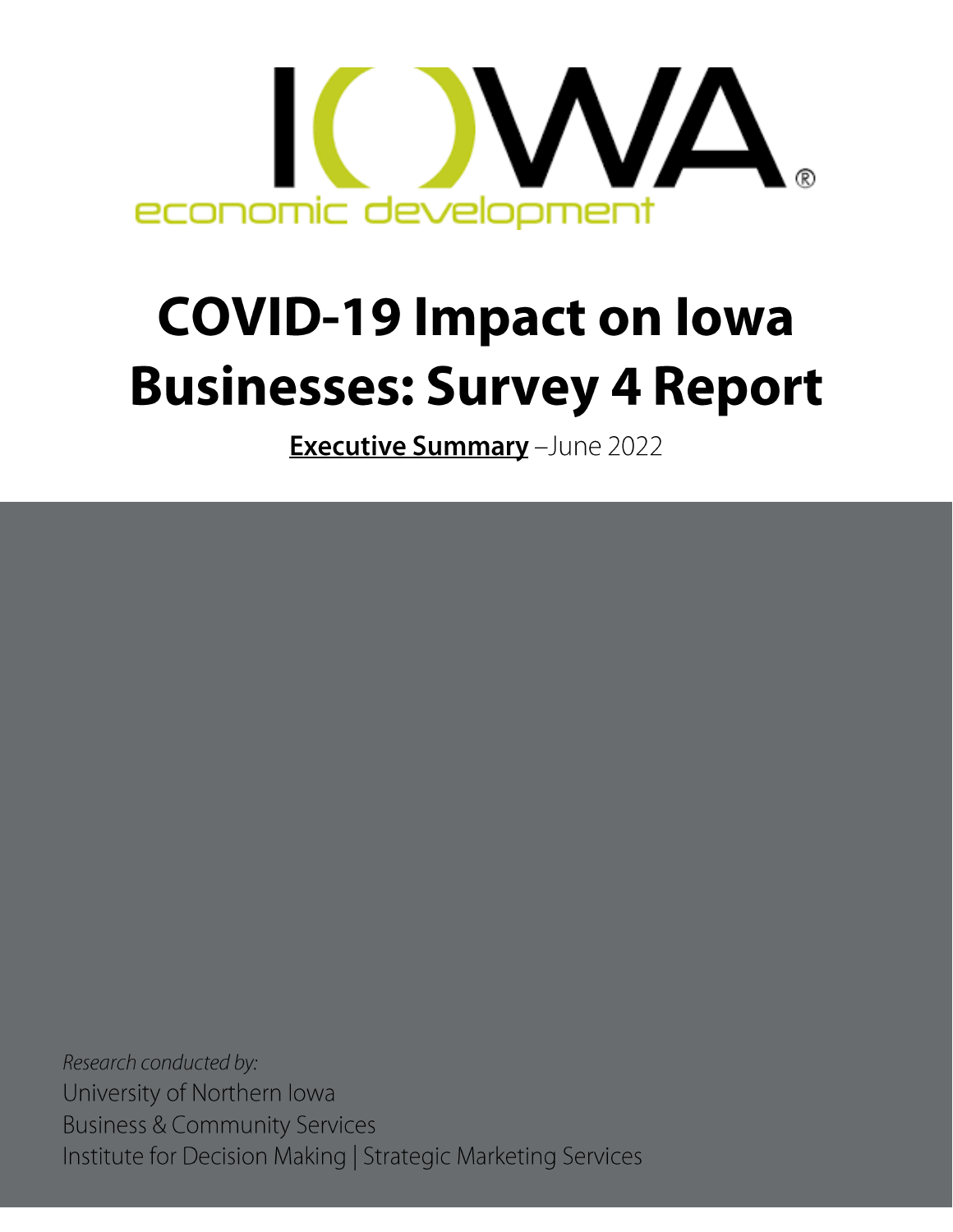### **Executive Summary**

### Demographics



The survey, funded by the US Economic Development Administration, was launched on the afternoon of Wednesday, March 16, 2022 and was closed at 5 p.m. on Friday, April 15, 2022. Nearly 4,000 businesses and organizations fully or partially completed the survey with 2,642 deemed usable for the analysis.

Participation was achieved from

all 99 counties and across all of Iowa's industry sectors with the top sectors shown above.

The majority of respondents (79.1%) were for-profit organizations. An additional 14.3% of respondent organizations were non-profit while 6.5% of respondents were local, state, or federal government organizations. Additional ownership classifications included 43.5% Family-owned, 24.4% Womanowned, and 10.6% Employee-owned.

Over half (52.4%) of the survey respondents were small businesses with fewer than 10 employees and 21.0% had 10 to 24 employees. Eight percent reported having 25 to 49 employees, and 6.1% reported 50 to 99 employees. Only 5.4% reported having 100 to 499 employees, and 2.9% reported 500 or more employees.

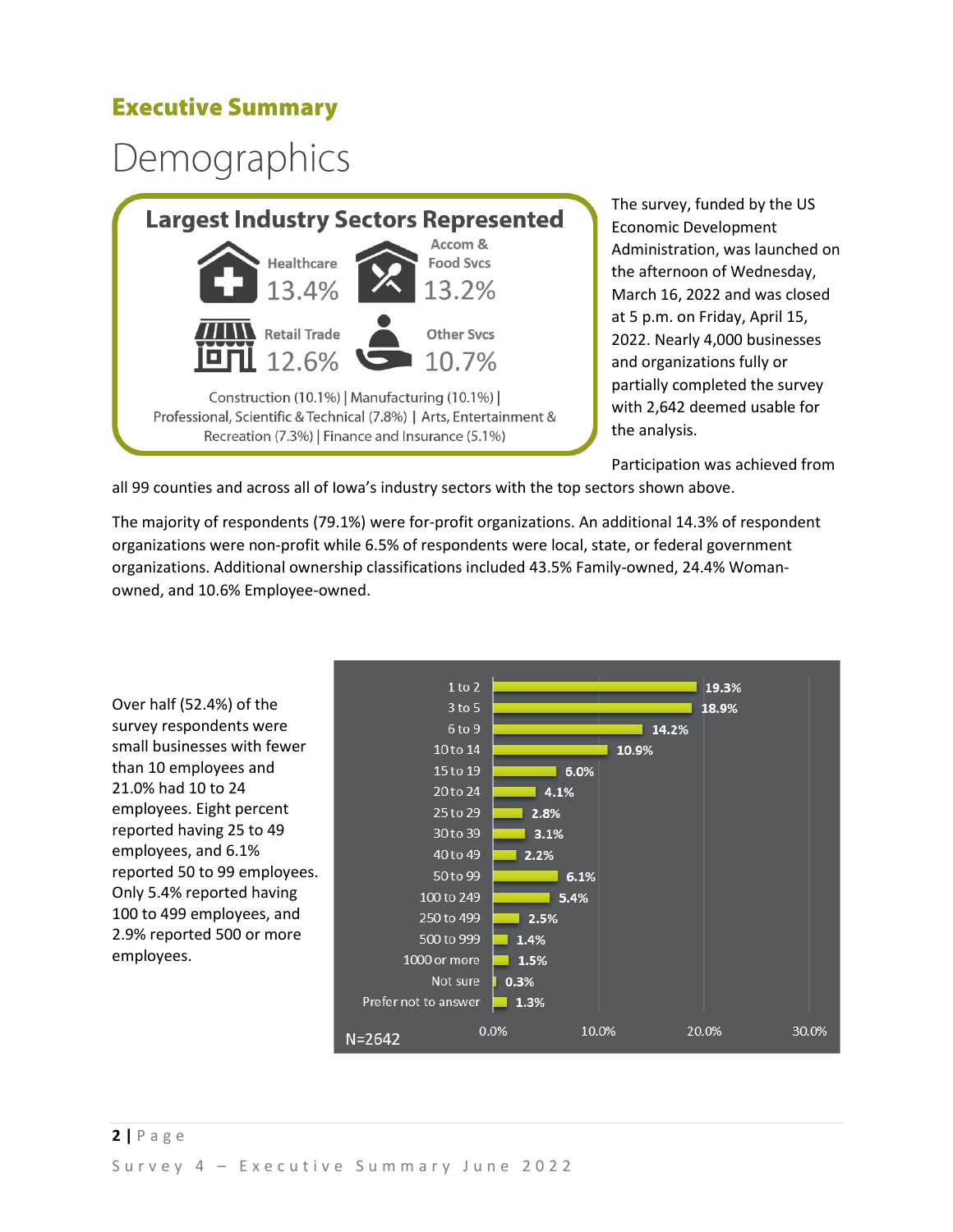Survey respondents were asked to provide combined full time and part time employment information by selecting an appropriate employment range. Using mid-point calculations, a total employment sum was computed as being 150,246.5 employees with a mean of 57.81 employees and a median of 7.50 employees. A total of 2,599 respondents provided employment information.

Just over half of the respondents provided data about remote work. For those respondents, an average of 26.4% of their employees were eligible to work remotely in February 2022 while 17.1% worked remotely. Nearly three-fourths of these respondents expect the percentage of employees working remotely to remain the same over the next six months. As for the overall impact of remote work on their organization, just over 30% reported no impact with 15.7% reporting both positive and negative impacts. Additionally, 38.0% indicated remote work was not applicable for their employees. Workplace footprint and occupancy decreased 48% on average as compared to pre-pandemic, and the majority of respondents anticipate this staying the same for the next six months.

Average Annual 2021 Revenue by Employee Size



Survey respondents were asked to provide 2021 annual revenue data by selecting an appropriate revenue range. A total of 2,143 respondents provided 2021 annual revenue information. Using midpoint calculations, the respondents represent \$12.4 billion in annual revenues across Iowa. The average 2021 annual revenue was \$5,787,970.72 with a median of \$749,950. Due to the wide range in employment size reported by respondent organizations, three employee size categories were created for comparison purposes. The graphic above offers average annual 2021 revenue for respondents in each of these employee size categories.



Revenue and Employment Impact

As a whole, respondent organizations indicated their 2021 revenues had decreased by 19.2% compared to 2020 levels, while their employment levels decreased by approximately 24.1%.

Industry sectors reporting more significant negative revenue and employment impacts for 2021 included Educational Services (- 26.17%), Other Services (-25.87%) and Health Care & Social Assistance (-22.09%). Additionally,

the following industry sectors reported more significant negative employee impact: Accommodation & Food Services (-26.11%), Educational Services (-26.15%) and Other Services (-26.11%).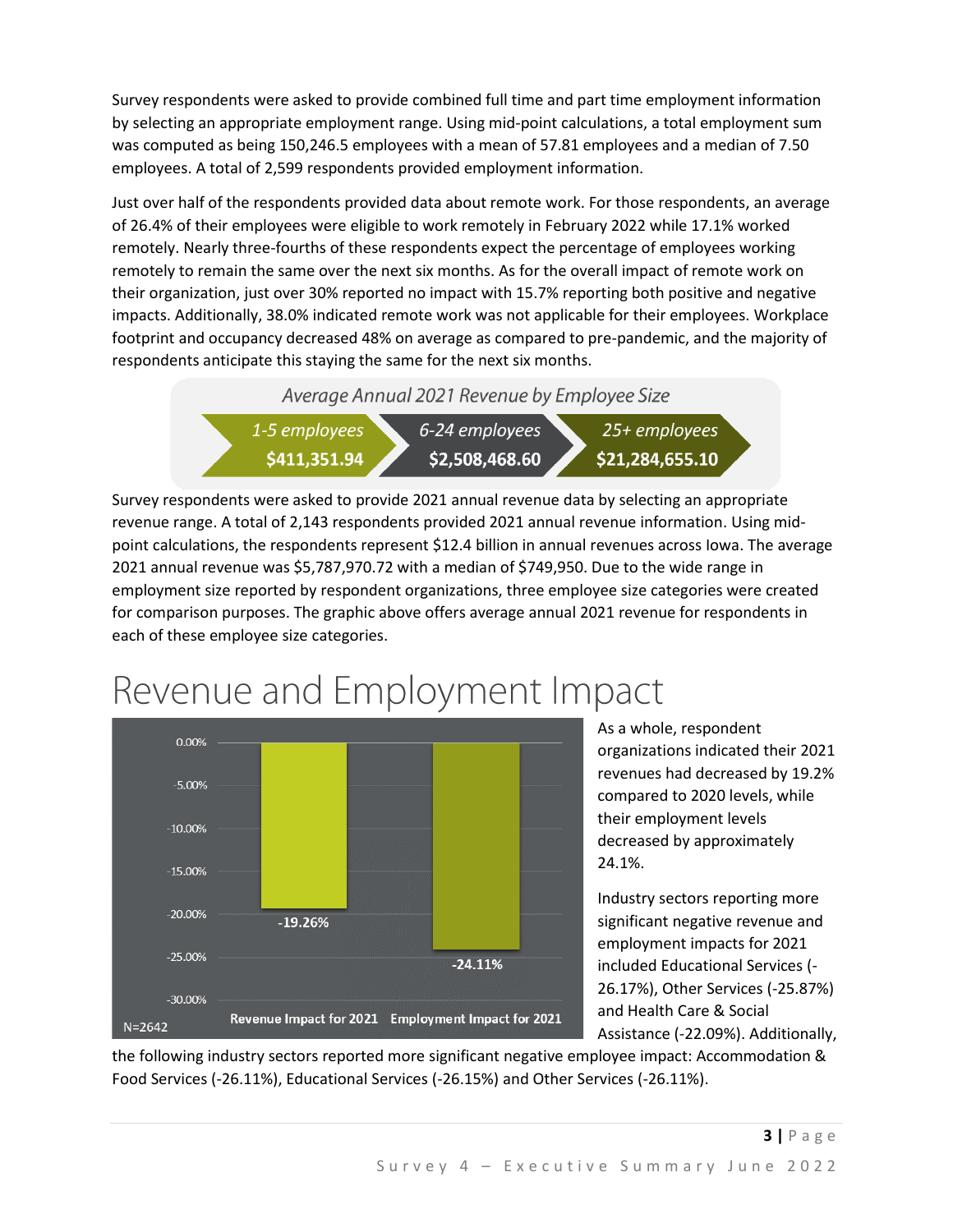### COVID-19 Organizational Impact

Just under 60% of respondent organizations in Iowa (59.1%) continue to be negatively impacted by the coronavirus (COVID-19) pandemic, while just 5.8% were positively impacted. Three industry sectors, Accommodation and Food Services (70.8%), Health Care and Social Assistance (69.3%) and Manufacturing (67.4%) reported a significantly higher direct negative impact.



Supply chain disruptions continue to impact about 80% of respondents with 37.0% reporting moderate and 14.5%

reporting severe. Respondents with annual sales of \$10M or more are significantly more likely to report severe disruptions. Additionally, 57.0% of respondents have experienced a shortage of supplies or inputs and another 45.2% have experienced delivery delays due to supply constraints. Supply chain shortages are significantly more difficult for organizations with annual sales of less than \$250K.

Other top concerns with respect to the effects of the coronavirus pandemic include inflation (64.3%), workforce availability (50.6%) and revenue loss (36.0%). Inflation is significantly more concerning to Public Administration, Construction, Retail Trade, Manufacturing, Finance & Insurance and Accommodation & Food Services while workforce reduction is significantly more concerning for Health Care & Social Assistance, Construction, Educational Services and Accommodation & Food Services.

### Organizational Strategies



Over half of the respondents have already or plan to increase prices due to inflation and around 35% have already or plan to identify new supply chains. Identifying and hiring new employees in the past six months (37.4%) or in the next six months (47.2%) will be necessary. Additionally, around one-quarter have already or plan to increase or pivot marketing and sales efforts. In the coming six months, respondents also reported offering new/additional training for employees (23.0%) and plans to adjust their business model (22.4%).

Other organizational strategies currently employed or under consideration include increasing cash reserves (54.0%), creating or revising their supply chain (55.6%) and expanding their organization through digital means and related technologies (42.0%).

Just under 10% of respondents have already made

capital expenditures for Industry 4.0 technologies with another 3.3% making plans to do so. Among those 13.3% of respondents, top Industry 4.0 investments include cybersecurity (53.8%) and software/EFP/inventory tracking (49.7%). Respondents from non-metro counties are significantly more often making investments in new automated machines as compared to metro county respondents.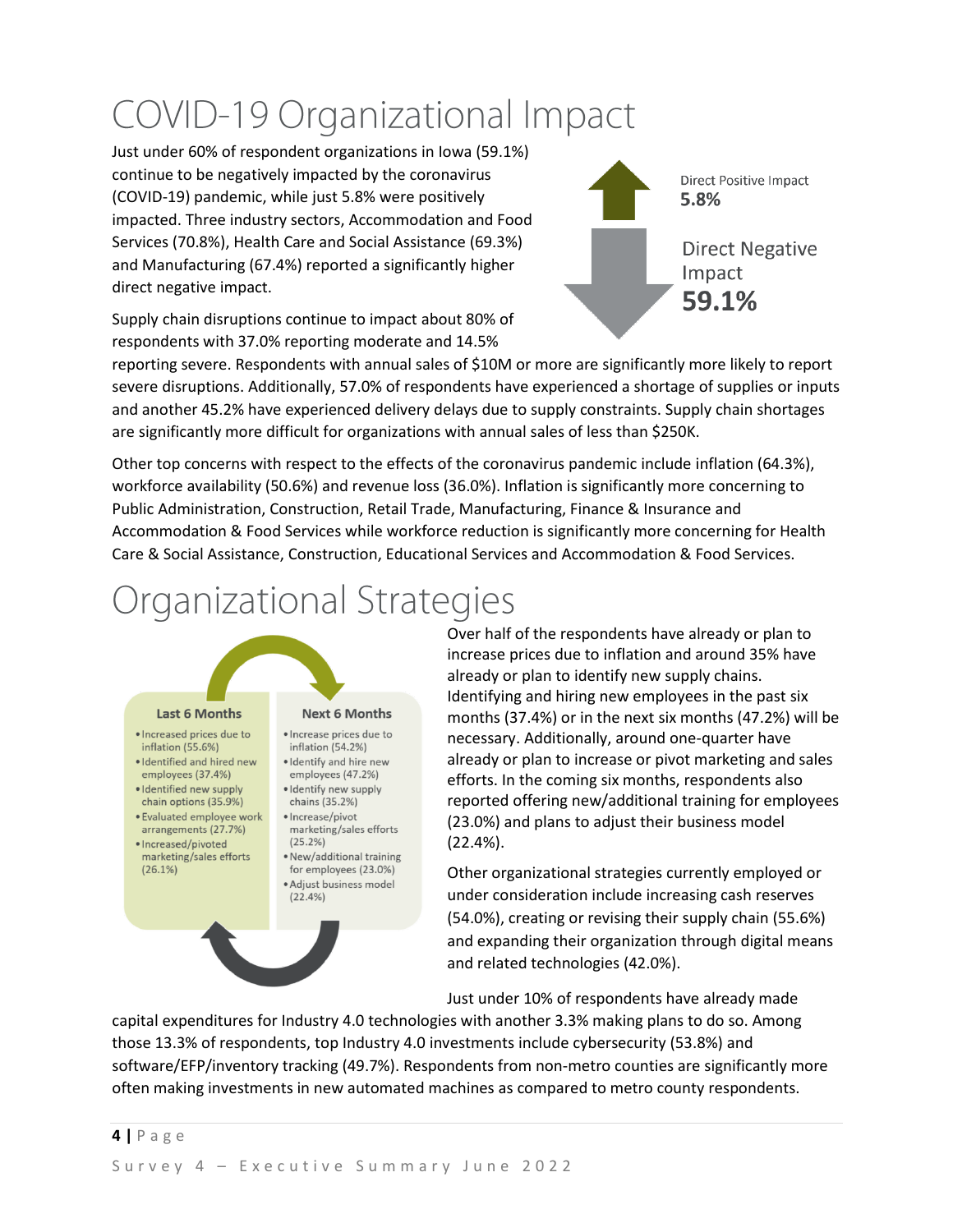## Most Helpful Assistance and Resources

Nearly 36% of respondents reported that tax relief would be the most helpful to their organization followed by efforts to attract new population/workers to their community (31.5%) and financial assistance (29.3%). Top moderately needed areas of assistance included marketing/promotion assistance (22.0%) and childcare support for families (21.4%), while providing support to the non-profit

sector (8.4%) and assistance for remote work (4.2%) were among the least needed areas of assistance.

Important differences by revenue size were noted. Respondents with annual sales of \$250K or less were significantly more likely to report needing financial assistance while respondents with annual sales of \$10M or more were significantly more likely to report needing workforce training/development assistance.

#### **Most Needed Areas of Assistance**

- Tax relief (35.9%)
- Efforts to attract new population/workers (31.5%)
- Financial assistance (29.3%)

#### **Moderately Needed Areas of Assistance**

- Marketing/promotion assistance (22.0%)
- Childcare support for families (21.4%)

#### **Least Needed Areas of Assistance**

- · Modification of licensing and government regulations  $(13.9%)$
- Supplies/services for my operations (13.5%)
- Workforce training/development (13.1%)
- Providing support to non-profit sector (8.4%)
- Assistance for remote work (4.2%)

### Workforce Challenges vs. Strategies



#### **Qualified Applicant Shortage Response**

- · Hiring & training less experienced workers (41.6%)
- Expanding recruiting methods (34.7%)
- Offering above market compensation  $(23.2%)$
- · Offering enhanced benefits (17.8%)
- · Offering referral bonuses (17.7%)
- · Hiring non-traditional workers (16.5%)
- · Internships/apprenticeships (15.4%)

#### **Successful Recruitment & Retaining Strategies**

- · Higher starting wages (49.9%)
- · Better benefits (30.4%)
- · Partnering with local students (22.9%)
- · More flexible schedules (21.0%)
- · More outreach to colleges/ universities  $(16.9\%)$
- . More outreach to different talent pools (15.9%)

When asked about the difficulty in attracting new talent today as compared to before March 2020, 71.1% indicated this is a more difficult task with 26.6% seeing no difference. More organizations reported utilizing the following hiring measures in response to a shortage of qualified applicants: Hiring less trained workers and providing training (41.6%) and expanding

recruiting methods (34.7%). Metro county respondents were significantly more likely to report expanding their recruiting methods, offering referral bonuses, enhanced benefits, above market compensation, internships/apprenticeships, signing bonuses and hiring contractors as compared to nonmetro county respondents.